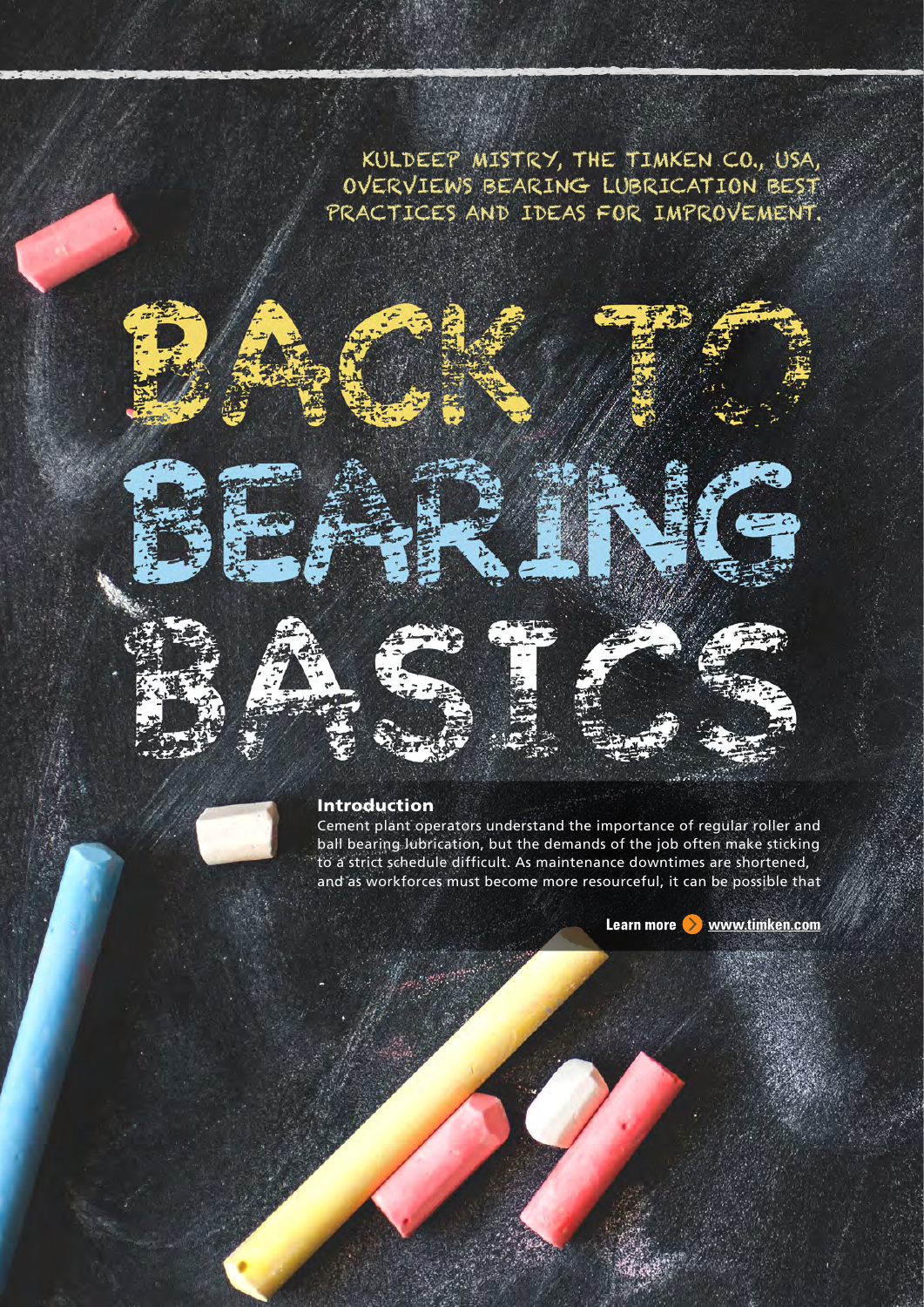

Figure 1. Poor bearing lubrication practices are a bigger problem than most realise.

Note: Reprinted with permission from the August 2009 issue of *Tribology and Lubrication Technology*, the official monthly magazine of the Society of Tribologists and Lubrication Engineers, an international not-for-profit technical society headquartered in Park Ridge, Illinois.







Figure 3. Cement process overview: the vast majority of the equipment in a cement plant can use an automatic lubrication solution.

hard-to-access bearing points are missed during the manual lubrication cycle.

There is often only a small window of opportunity to lubricate bearings in critical equipment without

disrupting operations and, depending on the type of machinery, safe access to these bearings can be a concern due to elevated or confined locations, or nearby moving equipment.

Globally, the trend in cement and other industrial markets is to eschew manual lubrication practices in favour of automatic systems. Indeed, lubrication systems are no longer considered optional, but necessary for extending bearing life and avoiding unplanned repairs.

It is important to understand basic considerations for selecting the right lubricant. The manufacturing environment can encompass wet processes, high temperatures during drying, and the constant threat of dust ingress into bearings. These conditions are detrimental to long bearing life and can bring activities to a sudden stop if left unattended. While selecting the correct grease, gear oil, or open gear lubricant is necessary, it is the frequency of bearing lubrication that can make the biggest difference between a smooth operation and a rough ride.

# Bearing damage

In the majority of instances, bearing damage is not attributable to contamination or incorrect fitting, but improper lubrication, including unsuitable or insufficient lubrication, as well as aged lubricant (Figure 1).

The importance of using the proper amount of grease for each specific bearing cannot be emphasised enough. Typically, in industrial applications, the bearing cavity should be kept approximately 30 – 50% full and must always follow the manufacturers' exact specifications. Too little grease can result in the bearing being starved of lubrication, leading to excessive heat generation; too much grease can cause the bearing to struggle to push the excess lubricant from the cavity. This churning action can cause a rise in bearing temperature and degrade the chemical properties of the grease, causing the oil to become separated from the thickener. Eventually, the high temperatures can turn the thickener into a burnt crust, leading to premature wear. Further, as grease breaks down, bearing torque can increase because the bearing is forced to work under starved conditions, meaning the processes can become less efficient over time.

# Lubricate less but more frequently

The key is to make the lubrication of bearings more accurate and reliable, and in many cases, companies are turning to automatic lubrication systems in order to eliminate the potential for manual error.

As Figure 2 illustrates, applying too much or too little grease at infrequent or irregular intervals puts reliable bearing performance at risk. Instead, the ideal lubrication schedule is to meter out measured amounts of grease more frequently, as an automatic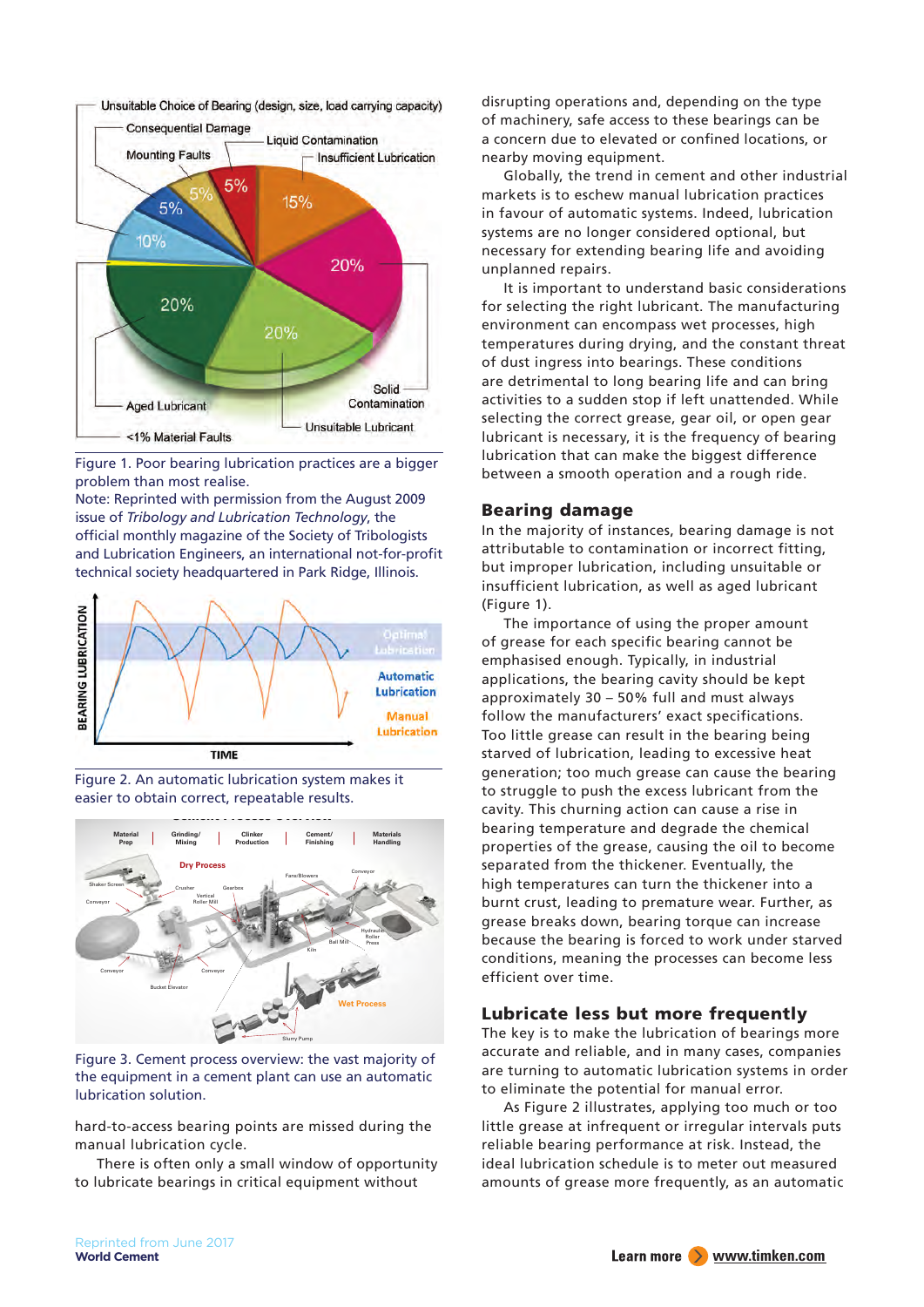lubrication system is designed to do. Here, there are several options to consider.

Regardless of the method of grease application (manual or mechanical), and in accordance with any manufacturer specifications, the two primary considerations that should determine the selection of a bearing relubrication cycle are operating temperature and sealing efficiency - the less efficient the seals, the greater the grease loss and the more frequently grease must be added.

High operating temperature applications generally require more frequent regreasing, whereas less-than-efficient bearing seals can result in greater grease loss and replenishment costs. The simple rule is that grease should be added any time the amount in the bearing falls below the necessary amount.

Grease should also be replaced at the earliest convenience if its characteristics – mainly oil bleed rate and consistency – have deteriorated through contamination, high temperatures, water or oxidation, thus causing lubricant starvation at the contacts. Consultation of the equipment manufacturer or a lubrication engineer is crucial in the process of optimising the regreasing cycles for any machines.

# Automatic systems

As illustrated in Figure 3, automatic lubrication systems can be used on a vast amount of cement plant equipment, from the excavation of raw material, through the manufacturing process, to delivery to the customer. These specialised systems can extend component life significantly by relieving busy technicians of the constant need for lubricating bearings.

It is also important to consider that the bearings used in the cement industry tend to be suited to slower operating processes, but these requirements can change quickly depending on production volume. Thus, it is important to have lubrication systems that can easily cope with rapid increases in demand.

There are two basic types of automatic lubrication systems: single-point (or single-line) lubricators (SPLs) and multipoint (or multi-line) lubricators (MPLs). These tend to comprise a controller, a pump and reservoir, metering valves, supply fittings, and multiple feed lines. Each offers advantages depending on the application and environment particulars.

# **Single-point lubricators**

SPLs automatically dispense the precise amount of clean lubricant to a single point over a pre-set schedule. Many of these electromechanical units are programmable, allowing operators to specify the optimal amount of lubricant flow over a period of days, weeks, months or years. This is advantageous for maintaining a constant pressure and lubricant

### *Table 1.* **The National Lubricating Grease Institute (NLGI) classification of grease consistency**

| <b>NLGI</b><br>number | <b>ASTM D217</b><br>(tenths of a<br>mm) | <b>Appearance</b> | <b>Consistency</b><br>of food<br>analogue |
|-----------------------|-----------------------------------------|-------------------|-------------------------------------------|
| 6                     | $85 - 115$                              | Very hard         | Cheddar<br>cheese                         |
| 5                     | $130 - 160$                             | Hard              | Smooth pâté                               |
| 4                     | $175 - 205$                             | Very firm         | Frozen<br>yoghurt                         |
| 3                     | $220 - 250$                             | Firm              | Vegetable<br>shortening                   |
| $\mathcal{P}$         | $265 - 295$                             | Normal            | Peanut butter                             |
| 1                     | $310 - 340$                             | Soft              | Tomato paste                              |
| $\Omega$              | $355 - 385$                             | Very soft         | <b>Brown</b><br>mustard                   |
| 00                    | $400 - 430$                             | Semi-fluid        | Apple sauce                               |
| 000                   | $445 - 475$                             | Fluid             | Cooking oil                               |

flow in environments with fluctuating ambient temperatures that can impact the rate at which grease is consumed or deteriorated. There are also gas-powered units that can deliver dependable service in difficult locations, or to locations where there is no ready supply of electricity.

Besides bearings, these direct-mount systems, which tend to be equipped with replaceable canisters or cartridges, can be used periodically to apply grease to chains, guideways, and other industrial equipment components. The units can be set to release grease over variable amounts of time to suit the application and bearing size. A manufacturer will have any brackets, clamps, brushes, fittings, or hose extensions needed to ease installation and provide a range of mounting options.

Many SPLs can also be mounted remotely, typically using a  $\frac{1}{4}$  in. pipe or  $\frac{3}{8}$  in. hose or tubing, when installation guidelines are closely followed. The distance a lubricator can be mounted will be dependent upon the model chosen and the specific discharge setting. Many units can be remotely mounted up to 10 ft, regardless of discharge setting.

In cement plants, it can be beneficial to install SPLs on conveyors, bucket elevators, fans and blowers, pumps, and electric motors for several reasons, including the following:

- The creation of a self-contained actuation unit for lubricating remote bearings using power or pneumatic amenities.
- The elimination of the need to manually access unsafe lubrication points, regardless of whether they are inaccessible, at height, or adjacent to rotating elements with limited guarding.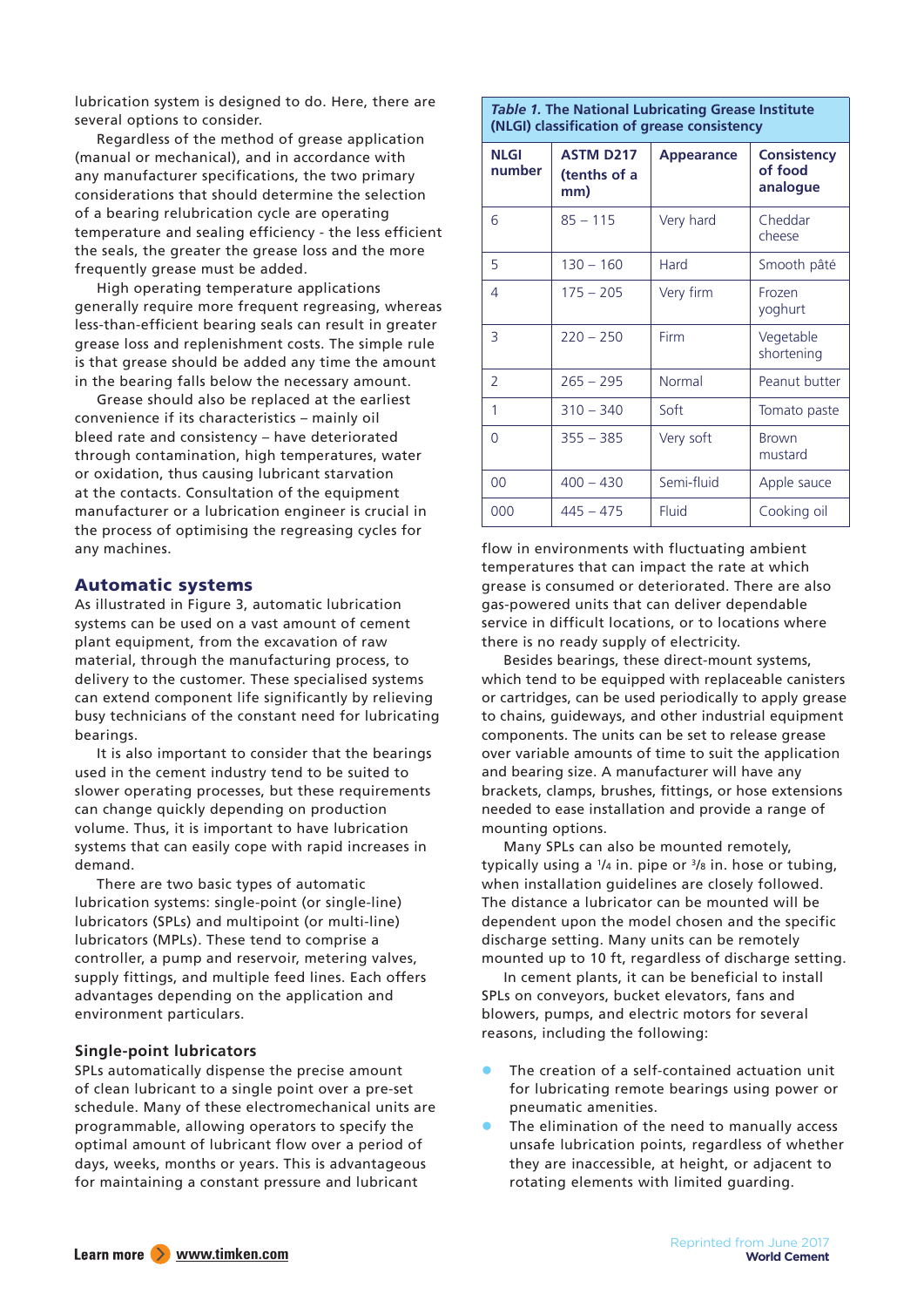

Figure 4. There is often only a small window of opportunity to lubricate bearings in critical equipment without disrupting operations.

| Table 2. Application specifics versus base-oil<br>recommendation |                                                                   |  |  |
|------------------------------------------------------------------|-------------------------------------------------------------------|--|--|
| <b>Application details</b>                                       | <b>Base oil</b>                                                   |  |  |
| High speeds                                                      | Low viscosity                                                     |  |  |
| High temperatures                                                | High viscosity with extreme<br>pressure additive/solid lubricants |  |  |
| Low speeds, high loads                                           | High viscosity                                                    |  |  |

- The avoidance of irregular and/or infrequent maintenance practices.
- The establishment of relatively simple lubrication requirements.

# **Multipoint lubricators**

For a centralised lubrication solution, there are multipoint systems that can deliver grease to many lubrication points simultaneously.

Many of these lubricators feature integrated keypads with LED displays, making setup fast and convenient for the user. The in-built system flexibility with regards to run and delay times provided by today's units allows operators to make adjustments, even while the equipment is in motion. The option also exists to use relay controllers to interface with the machine PLC, providing the user with optimal control over the system, as well as realtime feedback on pump flow level and grease flow.

Given the rigors of most cement plants, a rugged unit that will withstand shock and vibration is necessary. One place that a multipoint solution is often found is on a series of ball mills, each with multiple pinion-and-trunnion bearing lubrication points over long distances. Similarly, these systems can support multiple machines within the packaging area of the plant.

MPLs have also proven successful on commercial vehicles, due to the multitudes of different lubrication points.

# Centralised systems

A screening plant in the UK invested more than US\$3.1 million for the manufacture of various products, from railway ballasts to fine granite

particles. A lubrication solution was needed for the plant's 12 screens, which each had eight lubrication points: four pedestal bearings, which required 70 g of grease, and four pod bearing assemblies, which required 15 g of grease every 50 hr.

A centralised lubrication system was designed and installed to feed grease to all 96 bearings to aid in the protection of the plant's main assets. At US\$40 000, the cost of the automatic system represented just 1% of the total project cost.

In other terms, the cost of the system was equivalent to the cost of a single downtime incident at the plant, including manpower and materials. Furthermore, there was no risk factor for technicians to lubricate bearings while screens are running.

# Lubricant considerations for cement equipment

#### **Grease**

More bearings are lubricated with grease than with oil, and grease lubrication is simpler, more economical and can provide sealing to bearings, thus keeping out contaminants and resisting water ingress.

Grease is a lubricant made up of approximately 15% thickener and 80% base oil, with the addition of oxidation inhibitors, as well as specific additives and polymers, to provide anticorrosion capabilities, wear and water resistance, extreme pressure endurance, and high film strength properties. It can be applied to a bearing in one of two ways: the bearing can be prepacked with grease, or pressurised grease can be injected into the bearing.

Regardless of the delivery method, the successful use of bearing grease depends on the physical and chemical properties of the lubricant, as well as application and environmental conditions.

#### **Selection**

Grease must be carefully selected for its consistency, base-oil viscosity, dropping point, oxidation stability, and extreme pressure performance, as well as for its corrosion, oil separation, and water resistance properties. Grease thickening or thinning, the separation of oil, or oxidisation should be avoided. The dropping point (a measure of the cohesiveness of the oil and thickener of a grease, or the temperature at which the grease turns from semisolid to liquid state) should be 38˚C higher than the operating temperature.

As the choice of grease for a specific bearing under certain service conditions can be difficult to make, operators should consult a lubricant expert or equipment maker before selection.

#### **Consistency**

Greases vary in consistency from fluid (akin to cooking oil) to very hard (akin to cheddar cheese).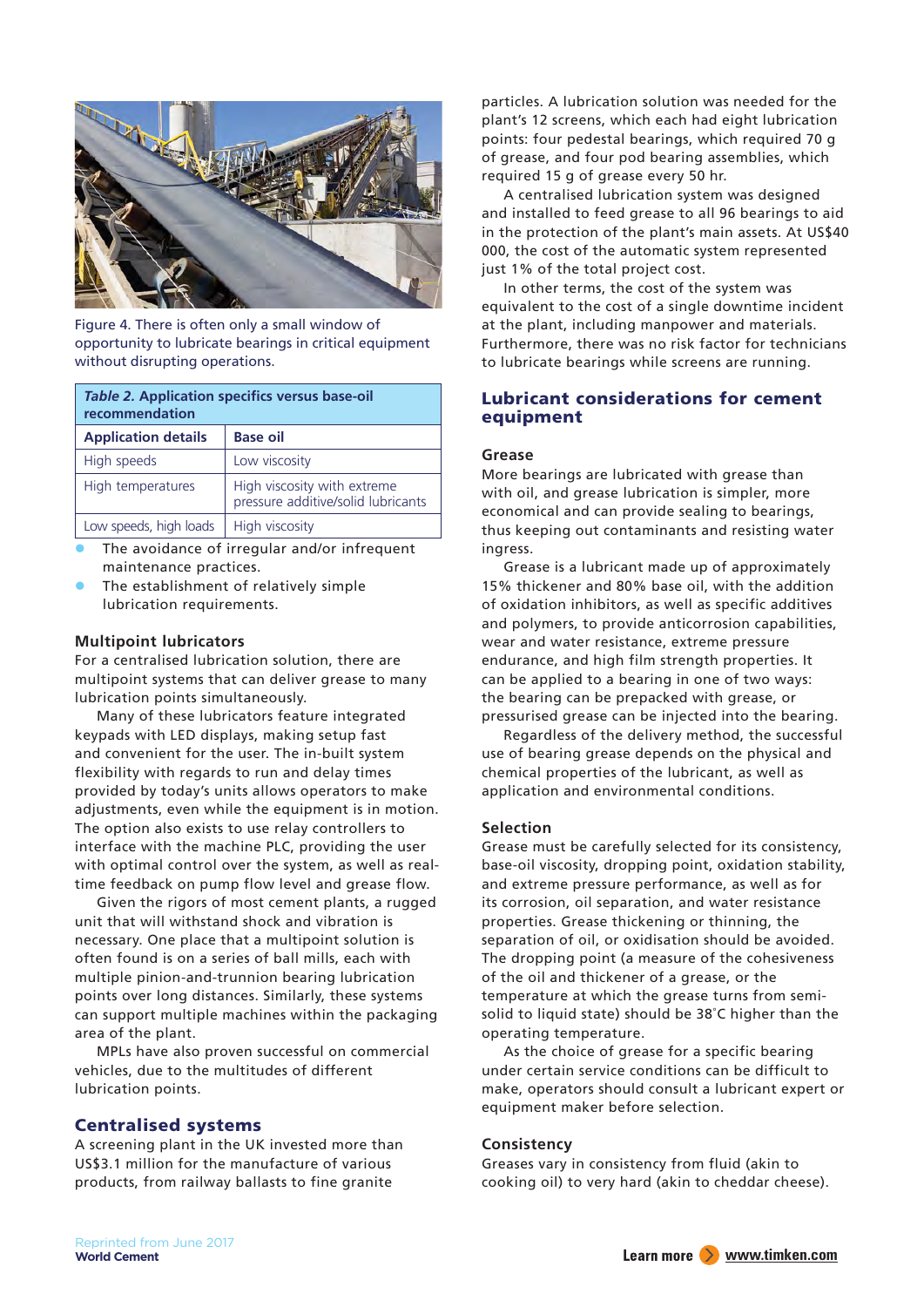Consistency is measured by a penetrometer, in which a standard-weighted cone is dropped into the grease using ASTM D217 method. The distance the cone penetrates, measured in tenths of a millimeter during a specified time, is the penetration number (Table 1).

Grease consistency is not fixed, but rather it changes when sheared or mechanically worked. In the laboratory, this working is accomplished by forcing a perforated plate up and down through a closed container of grease. However, this does not compare with the violent shearing action that takes place in a bearing, nor the oxidation induced at higher temperatures. Thus, any data collected in a laboratory does not necessarily correlate with the actual performance.

Many different types of grease are successfully used for the different types of equipment found within a cement plant. Often a grease with an NLGI grade of 2 or lower is desired.

#### **Types**

Identifying the optimal grease requires a good understanding of each specific application, particularly the operating load, speed, temperature, and ambient conditions. There is no universal antifriction bearing grease; each has limiting properties and characteristics.

As noted above, bearing grease comprises a base-oil, a thickening agent, and additives. Specific base-oils are designed to handle certain applications and environments (Table 2).

Thickening agents within grease manage the bleed-rate by releasing or retaining the base-oil. Some grease thickeners are incompatible with certain thickeners and additives, resulting in undesirable softening or hardening of the grease. This may cause poor lubrication conditions that can shorten the life of components.

Most machines found in cement plants use a mill grease or one formulated for construction. These greases generally offer high-temperature properties, and so are suitable for operating temperatures from -18˚C to 190˚C. In addition, a mill grease will provide enhanced resistance to water washout, high load carrying capabilities, high base-oil viscosity, and protection against both rust and corrosion.

Moreover, many construction and off-highway greases provide strong resistance to extreme pressures caused by shock loading, which is common in crushers and screens.

# Kilns and crushers

Kilns and crushers can be especially troublesome when it comes to achieving long bearing life. As such, it is important to note that rotary kilns operate under slow speeds, high loads, and high temperatures, due to process heat. This creates challenges for bearings, open gears and gearboxes. It is quite common to use an extreme-pressure gear oil when operating on a circulation system to manage both heat transfer and filtration. Synthetic lubricants (gear oil or sprayable grease), with essential low frictional characteristics and a high viscosity index, are applicable here.

Crushers operate under extreme shock loads, vibrations, dust, and other difficult environmental conditions, resulting in numerous bearing failures. Conventional greases are not suitable; a heavy-duty bearing grease with tackifier additives, extreme working stability, extreme pressure characteristics, and good sealing capabilities is a must.

# Increasing bearing life

The cement plant will never be the ideal operating environment for bearings, but with strict adherence to a regular lubrication schedule, there is nothing stopping plant operators from preventing the one problem that causes the most frequent bearing damage.

Monitoring each lubrication point in a plant, and determining if the bearing life is optimal is the first step in prevention. If there is room for optimisation, the solution might be an automatic lubrication system or, in other cases, a grease that is better formulated for the unique requirements.  $\bigcirc$